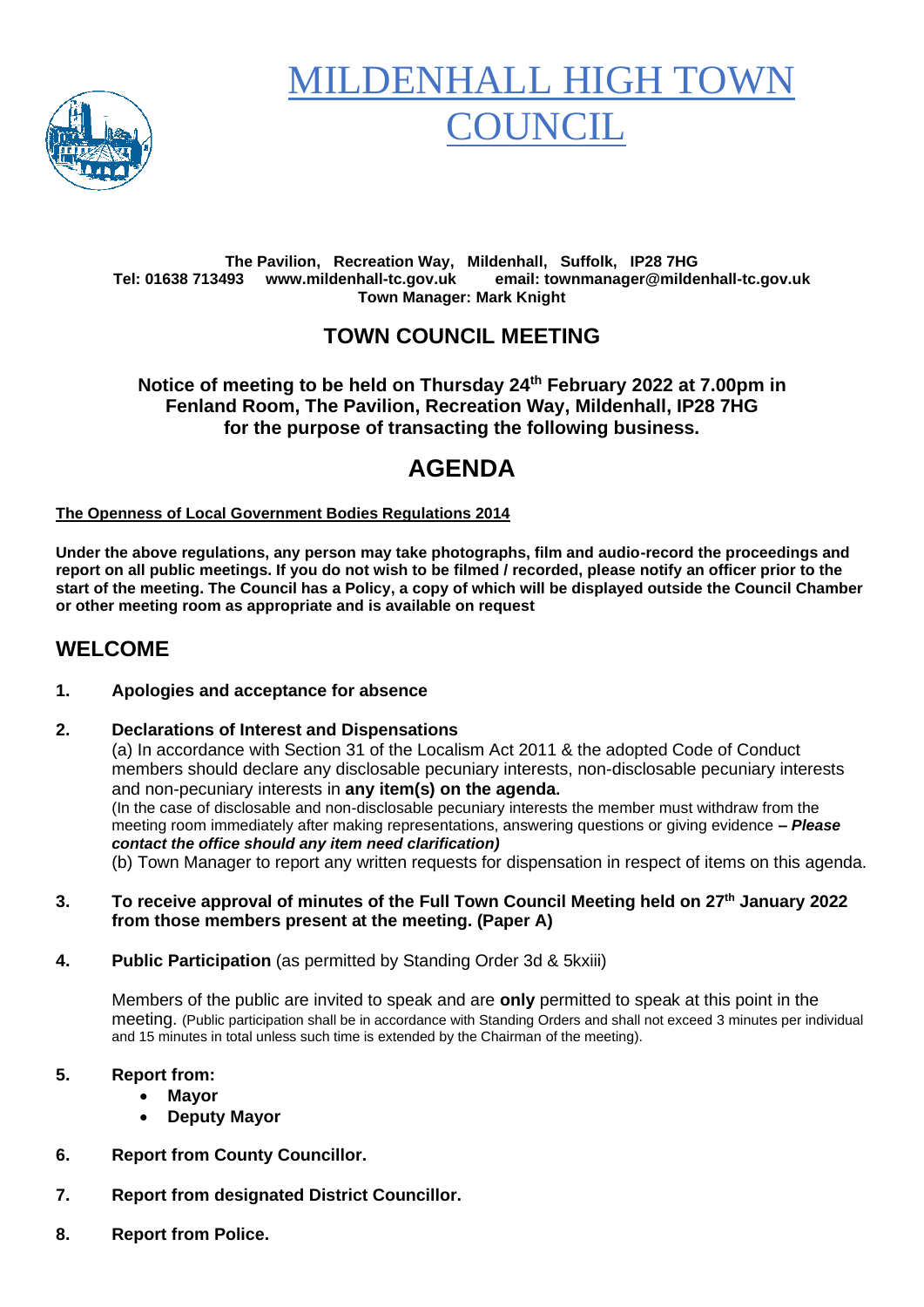#### **9. Report from RAF Mildenhall Base.**

#### **10. Financial Matters 2021/22**

- **10.1** Bank Reconciliation up to 31st January 2022. **(Paper B)**
- **10.2a** Approval of Accounts Payments 1 st to 31 st January 2022. **(Paper C)**
- **10.2b** Approval of Accounts Receipts 1<sup>st</sup> to 31<sup>st</sup> January 2022. **(Paper D)**
- **10.3** To note the current debtors to the Council **(see recommendation sheet)**
- **10.4** To review and adopt the Asset Register **(Paper E)**

#### **11. General Matters**

- **11.1** Update from Town Manager regarding Action Sheet. **(Paper F)**
- **11.2** Verbal update on the Sunnica Energy Farm.
- **11.3** To approve the tree work quote from West Suffolk Council **(Paper G)**
- **11.4** Verbal update on Lark in the Park 2022.

#### **12. Planning Committee**

**12.1** To receive the minutes from the meetings of this committee from the 8<sup>th</sup> February 2022 **(Papers H)**

#### **13. Establishment and Policy Committee**

- 13.1 To receive the minutes from the meeting of this committee from the 17<sup>th</sup> February 2022 **(Paper I)**
- **13.2** To appoint the Pest Control Contractor **(see recommendation sheet)**
- **13.3** To review and approve the Grant Awarding Policy and application form **(Paper J)**
- **13.4** To review and approve the Financial Risk Management and Internal Controls Policy **(Paper K)**
- **13.5** To review and approve the Reserves Policy **(Paper L)**
- **13.6** To review and approve the Retention of Documents Policy **(Paper M)**
- **13.7** To review and approve the Investment Policy **(Paper N)**

#### **14. Amenities and Operations Committee**

- **14.1** To receive the minutes from the meeting of this committee from the 7<sup>th</sup> February 2022 **(Paper O)**
- **14.2** To agree in principle to support the Environment Agency development for the riverbank and Jubilee Field **(Paper P)**
- **15. Exchange of information**

#### **16. Time and Venue of next Council meeting on Thursday 24th February 2022 at 7pm in the Fenland Room of The Pavilion.**

# **CLOSE**

Note to Members – Register of Members Interest

Should any change need to be made to your form please be reminded that this should be actioned within 28 days of the change